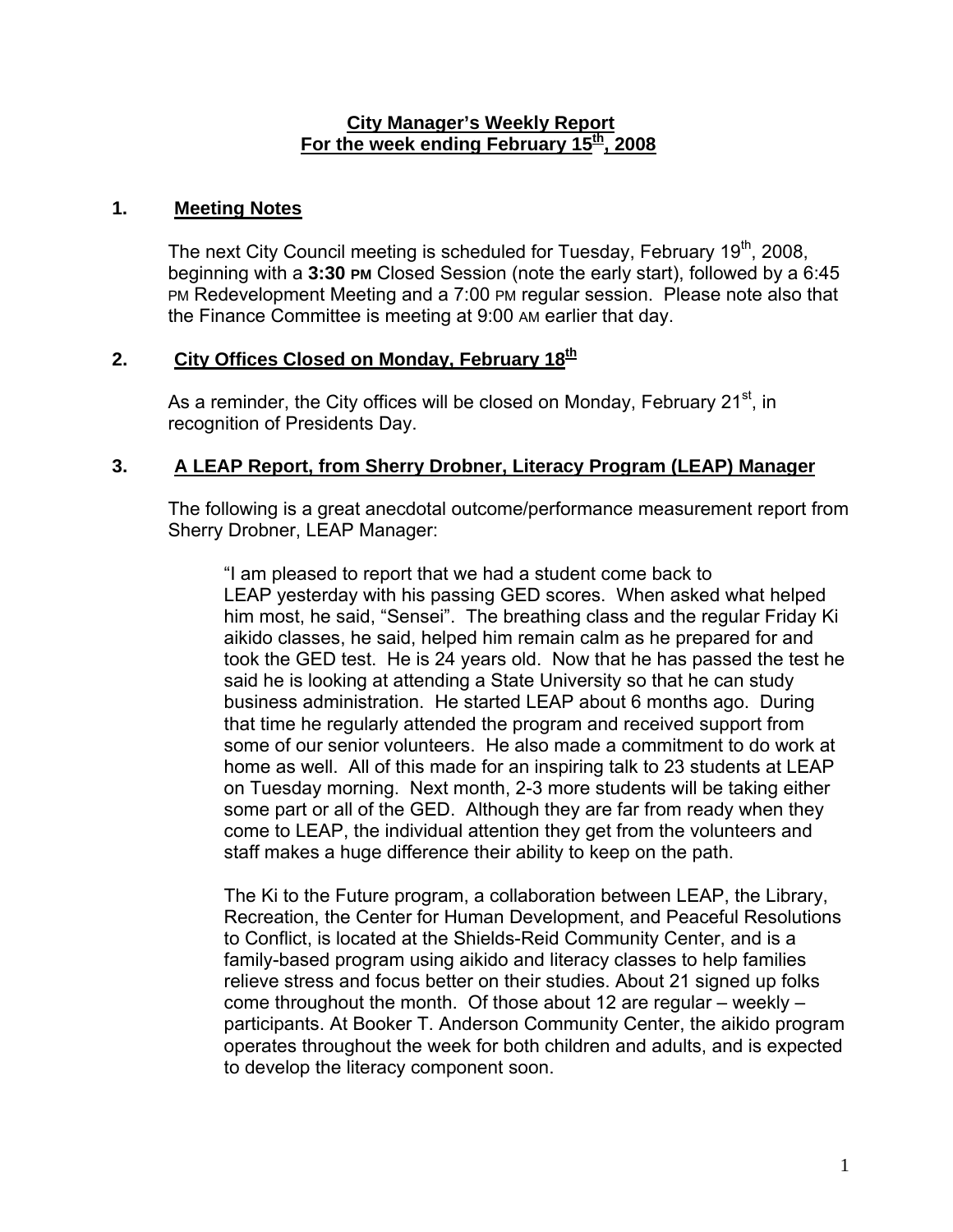At a recent Parent Network meeting of the West County Unified School District, 2 different parents stood up and gave testimony to others about LEAP and our programs. One parent praised our work at Shields-Reid, expressing approval of the discipline her son receives in his aikido class as she learns English, another parent talked about how much she enjoyed our GED readiness program at LEAP. "

Nice work, Sherry!

# **4. California Society of Municipal Finance Officers Award of Excellence in Public Finance**

Each year, the California Society of Municipal Finance Officers (CSMFO), a statewide organization serving all California municipal finance professionals, presents its "Award of Excellence in Public Finance" to a finance officer who demonstrates exceptional work ethics, leadership, creativity and service, especially as it relates to the issuance of municipal debt. In recognition of his hard work, dedication and successes in these areas, James Goins, Finance Director, is being honored as the recipient of this award for 2008.

In Jim's honor, the California Public Securities Association will make a \$10,000 contribution to the CSMFO scholarship fund. Scholarships are awarded to upper division or graduate student in a public administration major.

Nice work, Jim!

# **5. Finance Department Wins Distinguished Budget Award**

For the second year in a row, the Government Finance Officers Association of the United States and Canada (GFOA) has awarded the City of Richmond GFOA's Distinguished Budget Presentation Award for the City's 2007-08 Budget document. The award reflects the commitment of the City and staff in meeting the highest principles of governmental budgeting. In order to receive the budget award, the City had to satisfy nationally recognized guidelines for effective budget presentation. These guidelines are designed to assess how well an entity's budget serves as:

- A policy document
- A financial plan
- An operations guide
- A communications device

Budget documents must be rated "proficient" in all four categories to receive the award.

Nice work, Finance Department!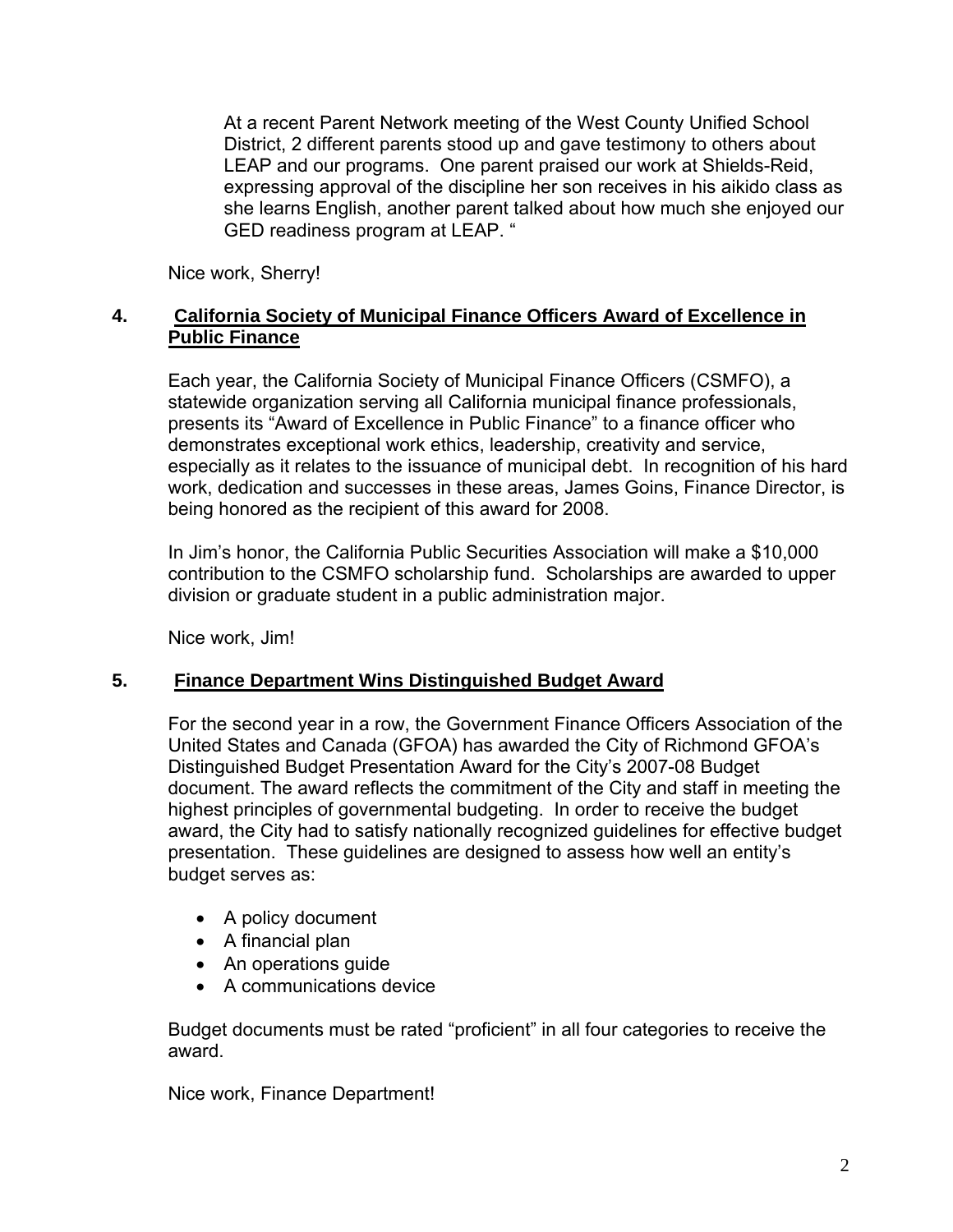# **6. Meeting on the Central Rail Trade Corridor**

I attended a meeting the week before last, which was hosted by the East Bay Economic Development Agency, to hear about plans for railroad improvements which are designed to increase the volume and efficiency of the intermodal container traffic that is currently bottlenecked around the Port of Oakland. While the Port of Oakland has unused container handling capacity, both of the major rail companies serving the Port, the Union Pacific (UP) and the Burlington Northern Santa Fe (BNSF), are limited in transporting additional cargo by bottlenecks between Oakland and Martinez, as well as at other major corridors around California, such as Donner Pass.

Each corridor problem is being addressed separately, but a rail improvement that potentially affects Richmond is a proposal to add a 4th track between Oakland and Stege junction at the southern city limit of Richmond, where the UP and the BNSF split. All the cities along this rail corridor are potentially impacted by a possible doubling of rail traffic, but, according to Port of Oakland, MTC, and BAAQMD representatives who were in attendance at the meeting, there is no plan to provide funding for grade separation projects that mitigate the impacts of this additional rail traffic, and this has a severe impact on the City of Richmond, where at grade rail traffic is already a problem.

This is clearly an important issue, and it is not too early for the City of Richmond to begin a dialogue regarding appropriate mitigation measures for a Port of Oakland expansion and associated rail improvements. I will continue to keep you informed.

# **7. Update on Wastewater Sludge Dewatering Facility**

Last week, on February 5<sup>th</sup>, Administrative Chief Janet Schneider made a presentation before the West County Wastewater District Board (WCWD) regarding the City Council's direction to negotiate a contract with Synagro for a dewatering facility at Republic's landfill and pursue the possibility of a West County Agency owned, Synagro-operated regional dewatering facility for both the Richmond Wastewater District and the WCWD. Based on Synagro's estimates of the combined dewatering capacity needs, Ms. Schneider presented the following:

- ► Total 6,000 dry tons per year for a regional facility
	- 3,700 tons Richmond and 2,300 tons WCWD
- ► Two belt presses, 2 shifts/day, 5 days/week (although current capital costs include 3 belt presses)
- ► Total operating cost at \$183/dry ton (compared to \$195 a dry ton for a Richmond-only facility)
	- Annual costs are estimated to be \$677K Richmond, \$421K WCWD (compared to \$1.25 million at Richmond-only facility)
- ► Total capital costs 5.2M +20%=6.24M cost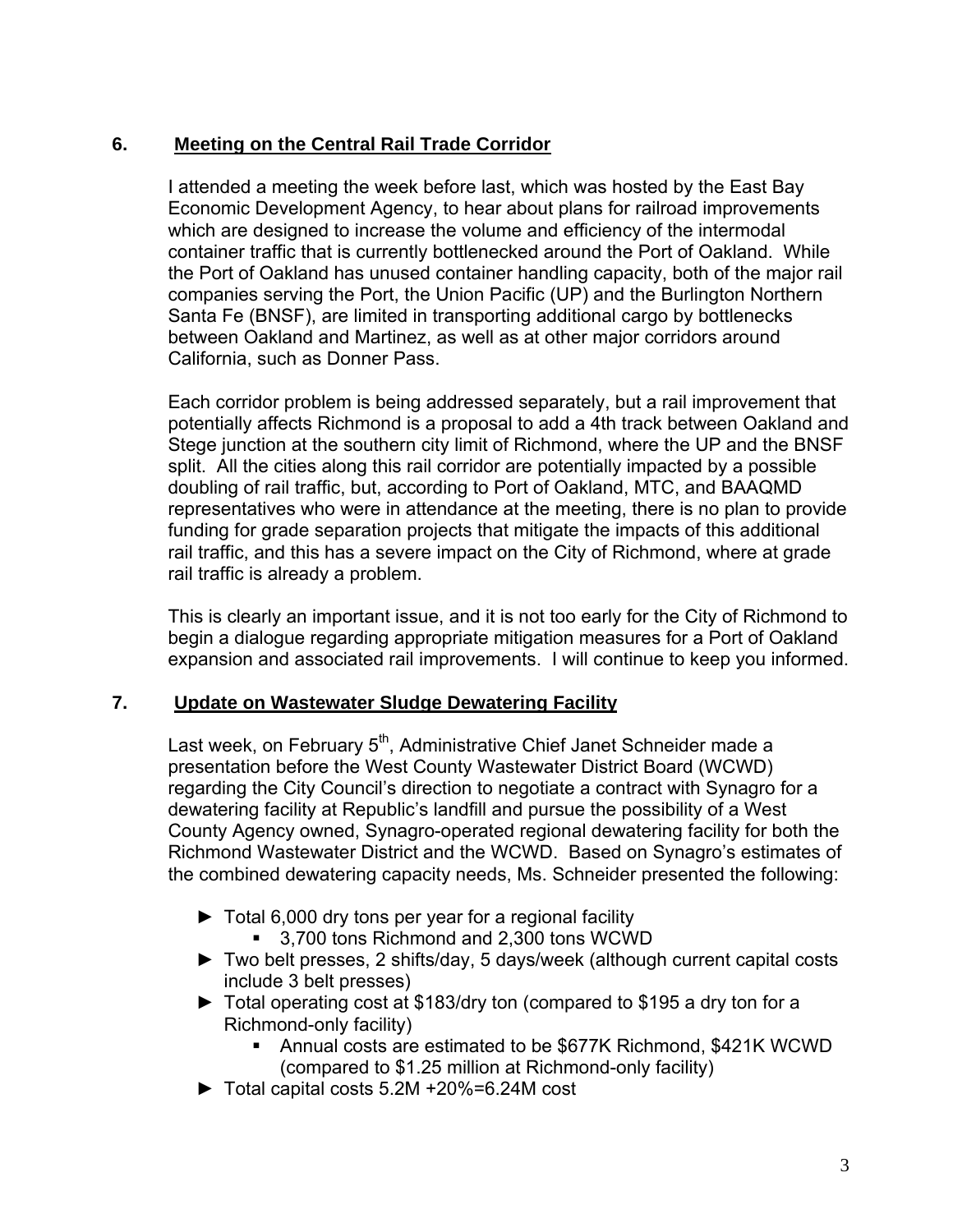**53.8M Richmond, \$2.5M WCWD (compared to \$5.2 million** Richmond-only facility)

The WCWD Board asked its staff to hold a workshop in the next few weeks to consider a regional dewatering facility. The West County Agency Board will be discussing this as well at its February 21, 2008 meeting.

# **8. Status on the Richmond Natatorium**

Engineering Services held a pre-bid meeting last week for the rebid of the renovations to the Richmond Natatorium. The meeting was well attended with 9 general contractors present along with several subcontractors. The architect's cost estimate for this work is  $$4,500,000$ . The bids are due March  $6<sup>th</sup>$  and construction is expected to start by the end of April. The project is expected to take a year to complete.

## **9. Reissuance of the National Pollutant Discharge Elimination System (NPDES) Permit**

The National Pollutant Discharge Elimination System (NPDES) permit program controls water pollution by regulating point sources that discharge pollutants into waters of the United States. The Regional Water Quality Control Board administers this federal program locally, and met on January 30, 2008 to discuss, among other things, the reissuance of the City of Richmond's NPDES permit. The City's permit is jointly held with the West County Wastewater District and covers wastewater discharge. The Board approved the reissuance of the permit with the following revisions: 1) establish a more stringent effluent limit for a number of toxic pollutants like mercury, selenium, and heptachlor; 2) require the development of a program for plant improvements to reduce bypasses during peak wet weather events ("blending"); and 3) set forth capital improvement requirements that would be necessary to ensure compliance with the effluent limits that the Board is legally mandated to enforce. The permit number is CA0038539, becoming effective April 1, 2008 and expiring on March 31, 2013.

# **10. Recreation Department Activities Report**

The following is an update on Recreation Department activities:

- The Department collaborated with Crazy Legs Production Inc. of Berkeley California to shoot a Coco Cola commercial at the Richmond Swim Center on Wednesday January 30, 2008. An arrangement was made for the Recreation Department to receive an amount of \$2,105.00 in rental fees and for a \$2,500.00 donation to the Richmond Friends of Recreation.
- Twelve Recreation staff members are scheduled to attend the California Parks and Recreation Society (CPRS) conference February 26<sup>th</sup> thru 29<sup>th</sup> in Long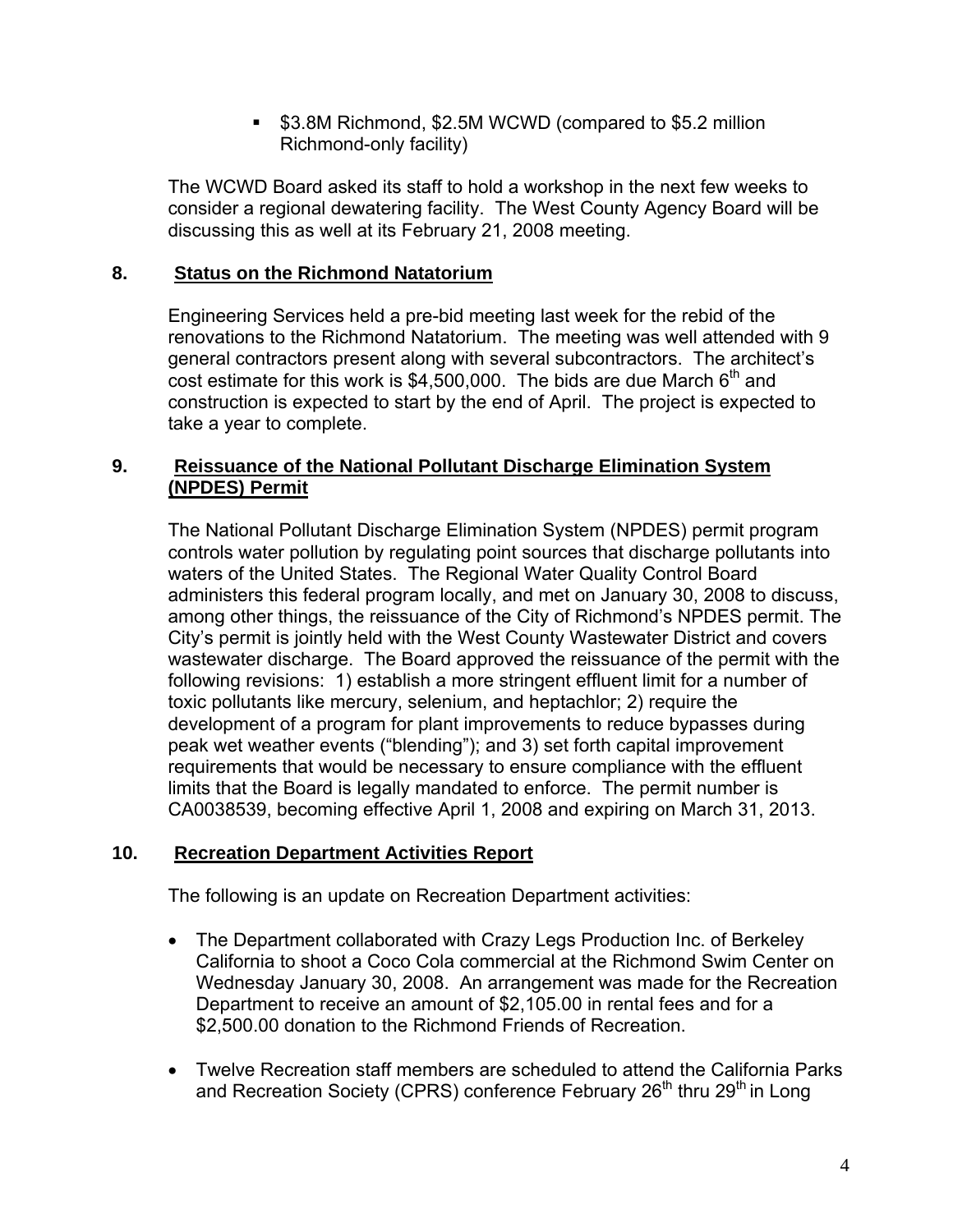Beach. This will assist staff in acquiring applicable program information to improve service delivery to the Richmond community.

- The Youth Sports division, in collaboration with Richmond PAL, Coronado YMCA, and WCCUSD, is off to a strong start for 2008 season. Thirty basketball teams are participating in the basketball league. Participants range in age from 7 to 16 years. Sixteen teams are also participating in the Futsal (indoor soccer) at the Recreation Complex on Sundays from 1:00 PM to 5:00 PM and Mondays from 5:00 PM to 8:00 PM.
- The spring activity guide will be distributed to the WCCUSD during the month of February. Preparation has begun on the summer activity guide which will be mailed to all Richmond residents during the month of May.
- Additional activities during January included an athletic field users meeting on January 23, 2008, to discuss rules and regulations, free blood pressure screenings and reverse mortgage seminars for seniors, and submittal of a grant application for the Stewardship Council to bring outdoor youth adventure programs to the Shields Reid community.

Note that the City is still recruiting for a permanent Recreation Director. In the meantime, however, I believe that the work done to rebuild the City's Recreation programs under the current managerial leadership of Monique le Conge, together with the group of program managers which she has assembled, should not go unnoticed.

# **11. Office of Neighborhood Safety (ONS) Activities**

The Office of Neighborhood Safety (ONS) continues to actively develop its Street Outreach strategy, and has identified its first group of Neighborhood Change Agents (NCA's). The NCA's began work this past Monday, and have begun an intense series of trainings and staff development that are designed to build and strengthen their capacity to be an effective Street Outreach/Community Resource Team. The NCA's will immediately begin to engage the identified communities and perform preliminary community asset mapping and service provider assessments functions. ONS, the City Attorney's Office and the Richmond Police Department continue its work to ensure the development and implementation of appropriate operating protocols and procedures to ensure proper implementation of the strategy.

Key activities for the ONS during the past two weeks were:

**Non-Violence Youth Outreach Event -** The Office of Neighborhood Safety (ONS) sponsored a Youth Forum and Basketball Game for 60 Richmond youth and their chaperones at the Oracle Arena in the Oakland Coliseum Complex on Monday January 21, 2008. Youth participated in playing basketball on the Oracle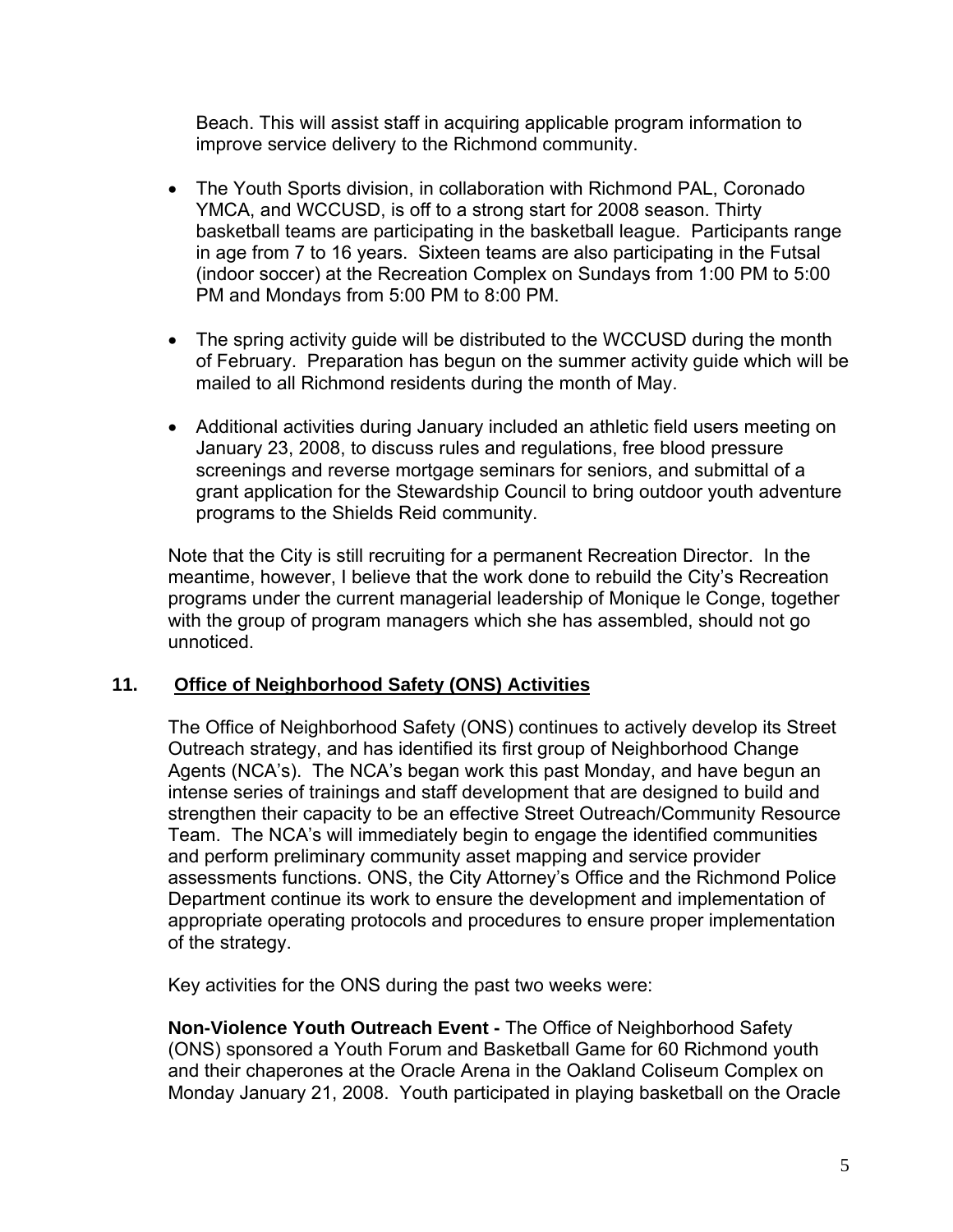Arena (Golden State Warriors) floor, a youth forum on non-violence, youth empowerment workshops, and a pre-game tail gate lunch. Each youth and chaperone also received tickets to watch the Golden State Warriors vs. Minnesota Timberwolves game played that day live.

**National League of Cities 13 City Gang Initiative Site Visit - ONS with the** Richmond Police Department, Contra Costa County Probation Department and the Richmond Children's Foundation hosted a site visit from the NLC 13 City Gang Initiative. ONS provided information about the City's street outreach strategy, community resource building and its re-entry service coordination and delivery activities. ONS is responsible for writing the City's plan for addressing gang/street violence as part of the City's involvement in the Initiative.

**Richmond Re-Entry Family Orientation and Support -** ONS, the Richmond Recreation Department and the Richmond Parole Unit have created a partnership to provide the families of parolees re-integrating into the City of Richmond with a safe environment to receive information and education relating to available resources and services for parolees and their families. This partnership is developing a plan of operations and delivery to ensure that all of the identified families have access to this resource. The goal is to build and enhance re-entry support opportunities that translate into greater success for those coming home.

**The Fighting Back Partnership (Vallejo, CA.) with the Office of Congressman George Miller** met with the ONS and RPD to provide information about the Fighting Back Partnership Program and its Neighborhood Revitalization Initiative. ONS will continue to work with these stakeholders to determine how to best integrate the appropriate elements of this initiative into the ONS strategic work plan.

We will continue to keep you informed of these activities.

#### **12. Current Interest Rates on Variable Rate Debt Obligations**

You may have read that Fitch's Rating Agency and Standard & Poor's (S&P) Rating Agency recently downgraded the credit ratings on several bond insurance companies. As a result of these actions, the capital market has seen an increase in variable rates, as investors "look through" the ratings of the insurance companies to the underlying ratings of the issuing agency. With an underlying rating of BBB S&P and Baa2 from Moody's, the Wastewater Bonds variable rate increased by 25 basis points form last week's rate, to 5.25%. Increasing 50 basis points from last week's rate of 4.50%, the Civic Center Bonds interest rate of 4.5% reflects the City's underlying lease ratings of A- (S&P) and Baa1 (Moody's). The Redevelopment Agency Tax Allocation Bonds, Series 2007A received an interest rate reset of 5.00%; a change of 75 basis points from the prior rate. Staff continues to work with the City's Financial Advisors and Underwriters to monitor these rates.